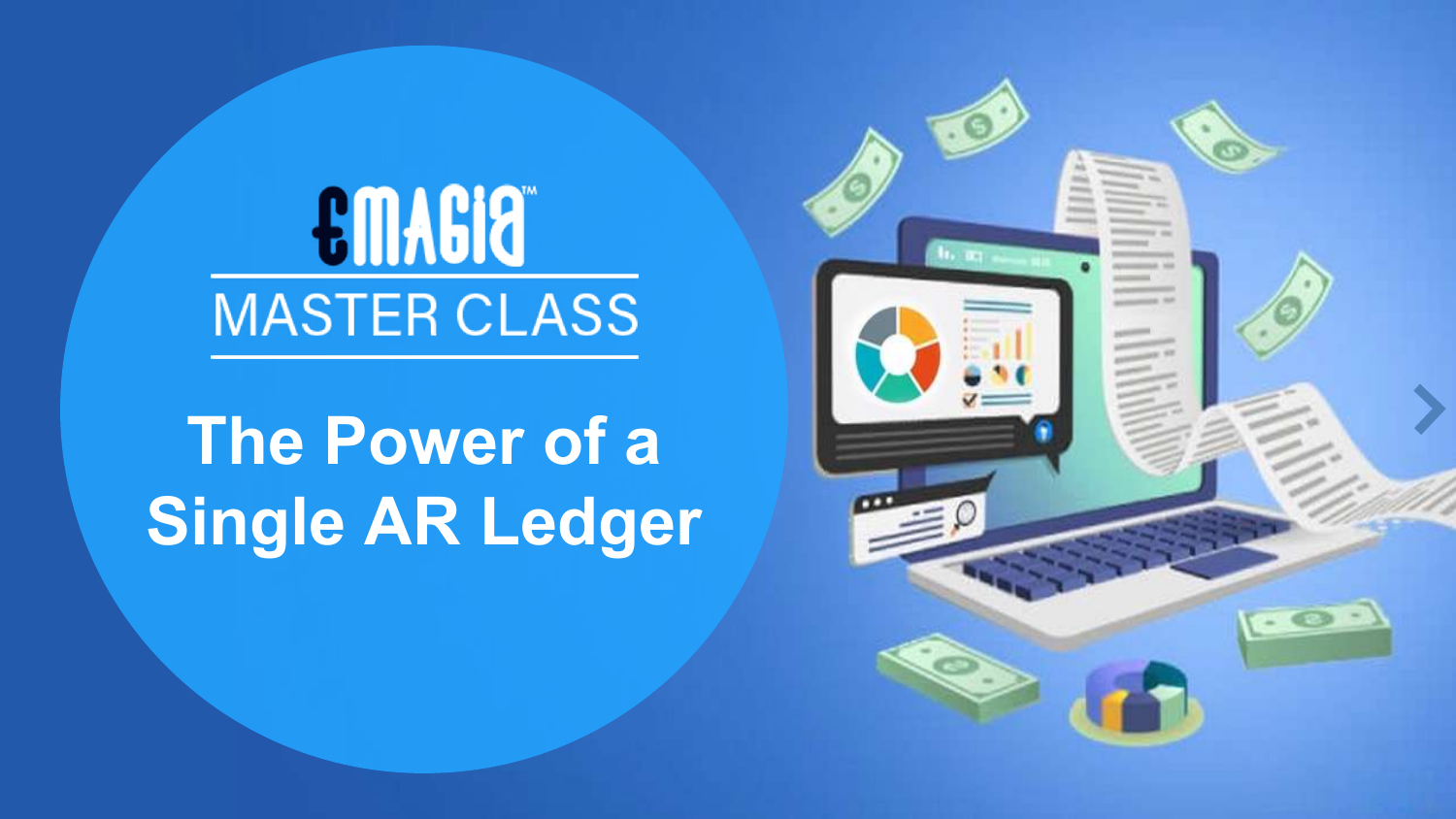# **Agenda**

- **Introduction**
- **The Accounts Receivable (AR) Management Challenge**
- **The Role of the AR Ledger**
- **The Penalties of a Fragmented AR Ledger**
- **Solutions and Benefits**
- **Case Study**
- **Conclusion**
- **Questions**

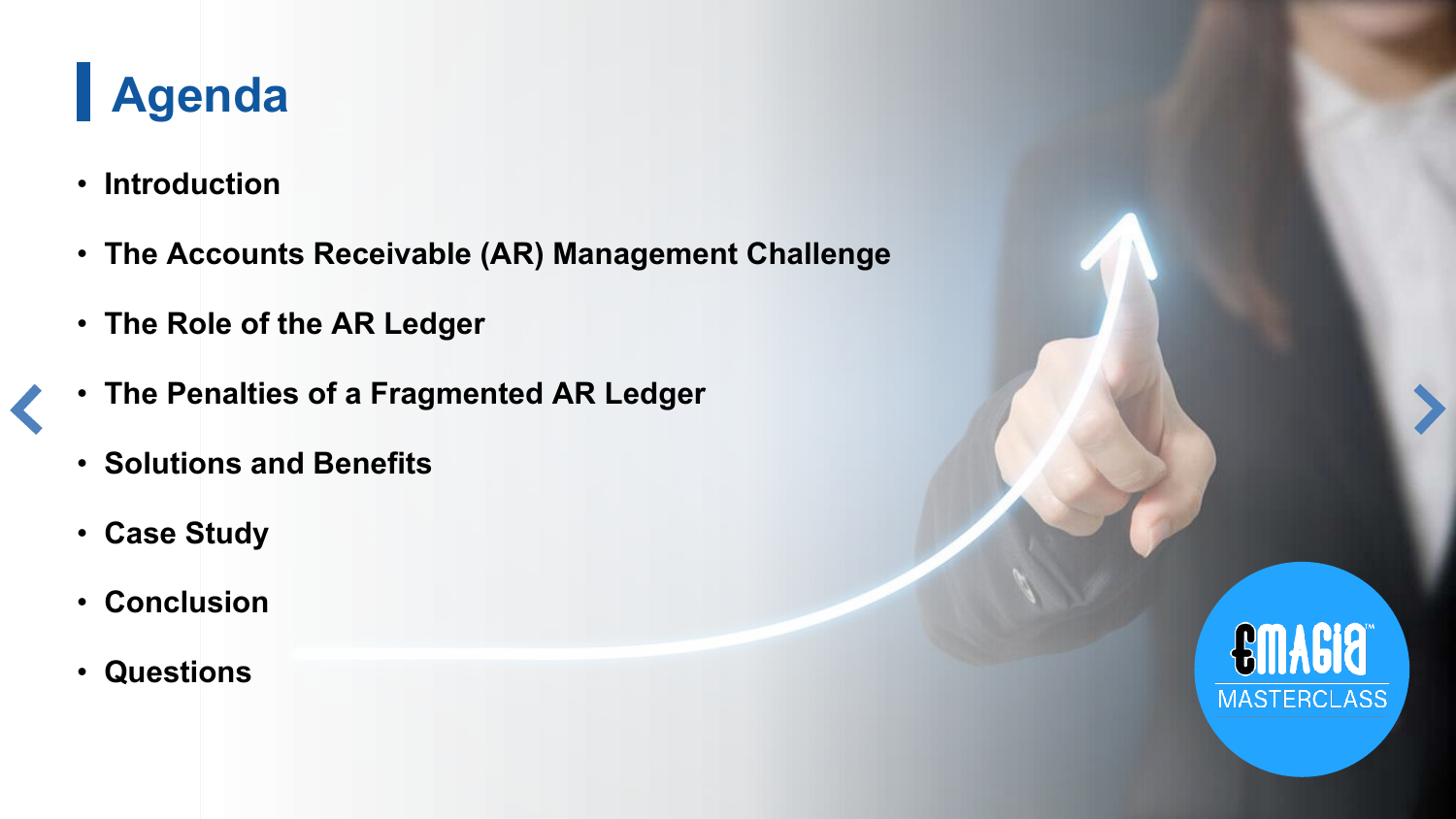## **Introduction**

- Management of the AR asset is a multi-faceted, unrelenting, task. The AR asset's condition deteriorates every day unless the **right actions** are performed in the **right quantity** with the **right quality.**
- A fragmented AR ledger, resident on several ERP systems, delays and diminishes the required actions. Valuable time is wasted compiling consolidated AR data.
- Customers of multiple divisions whose AR is unconsolidated constitute an elevated credit risk

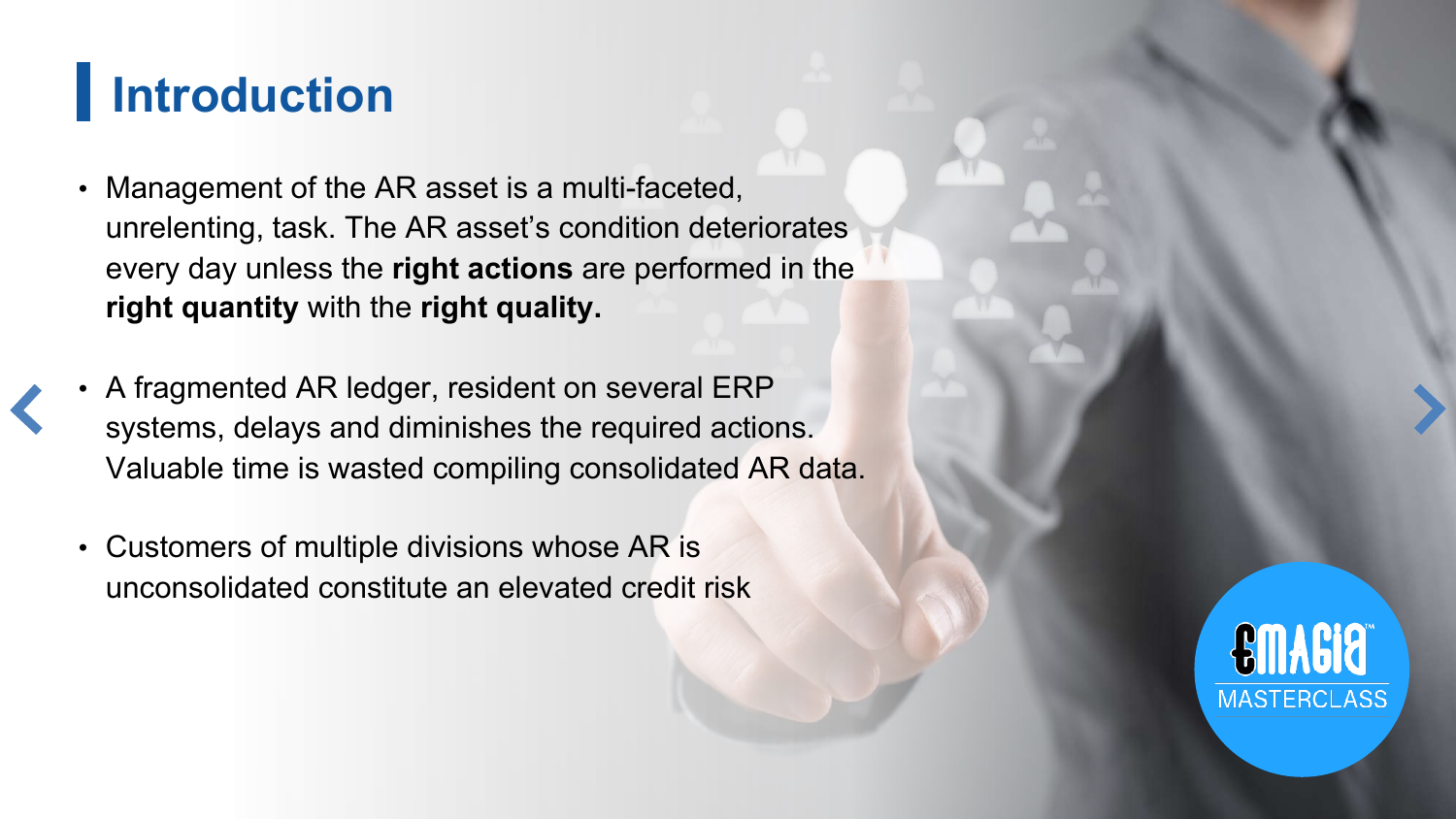#### **The AR Management Challenge - 2022**

- Manage elevated Credit Risk while Driving Revenue
- Collect receivables on a timely basis
- Accommodate various Divisions and Business Models with wide variation in revenue streams, customers, markets, ERPs
- Deliver an Excellent Customer Experience
- Accommodate Work-from-Home
- Do it all without adding staff

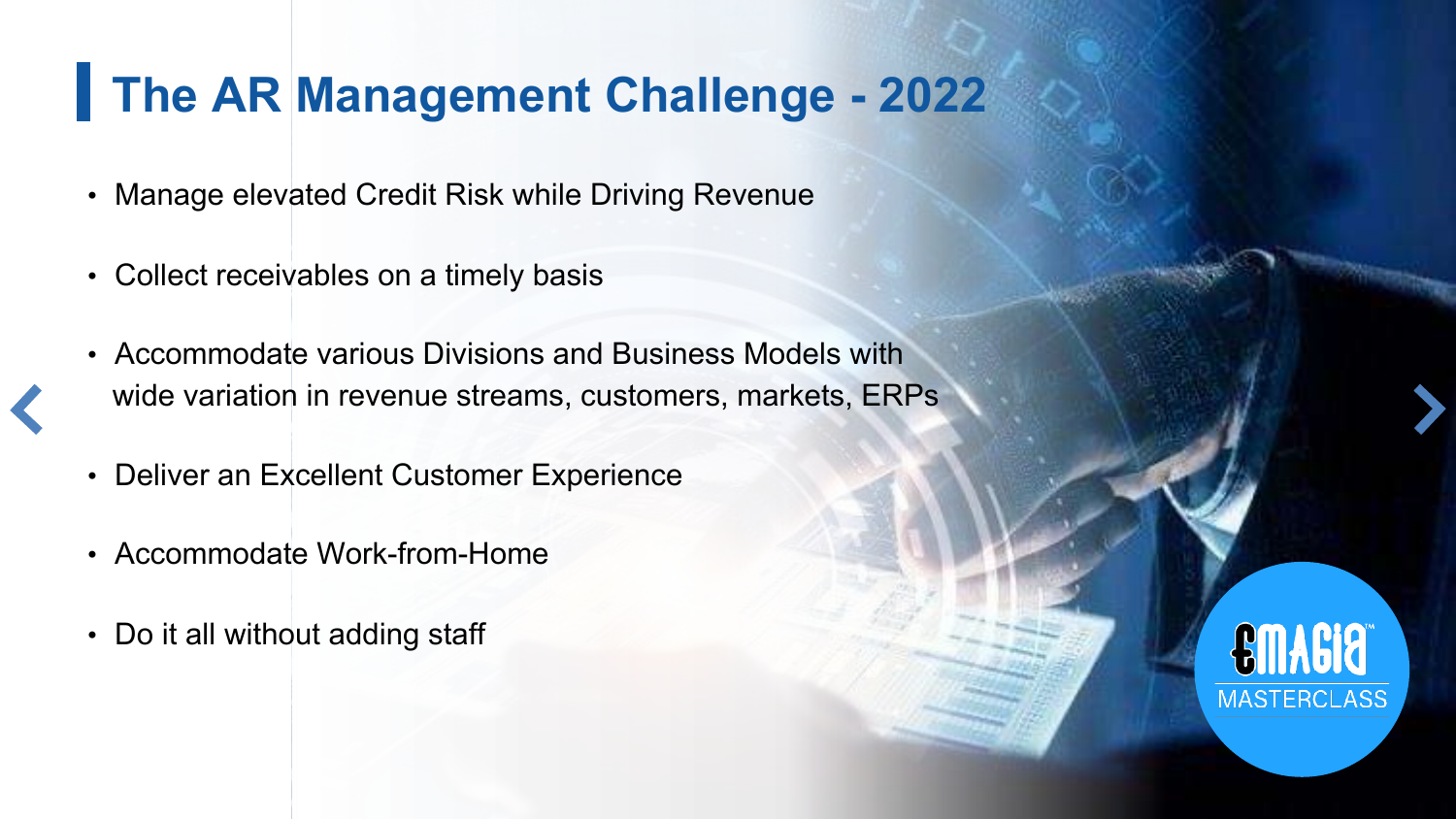# **The Role of the AR Ledger**

#### • **Data Lake for AR Asset**

- Single source of the truth
- Auditable asset detail supporting statutory accounts (every penny of AR owed by every customer). Validates asset, revenue and profit valuations
- Aged Trial Balance (ATB) = General Ledger (GL) balance
- Basis for risk assessment, analysis and actions to manage AR asset
- **Metrics: derived from AR Ledger**

A single, consolidated AR Ledger is much more efficient & accurate

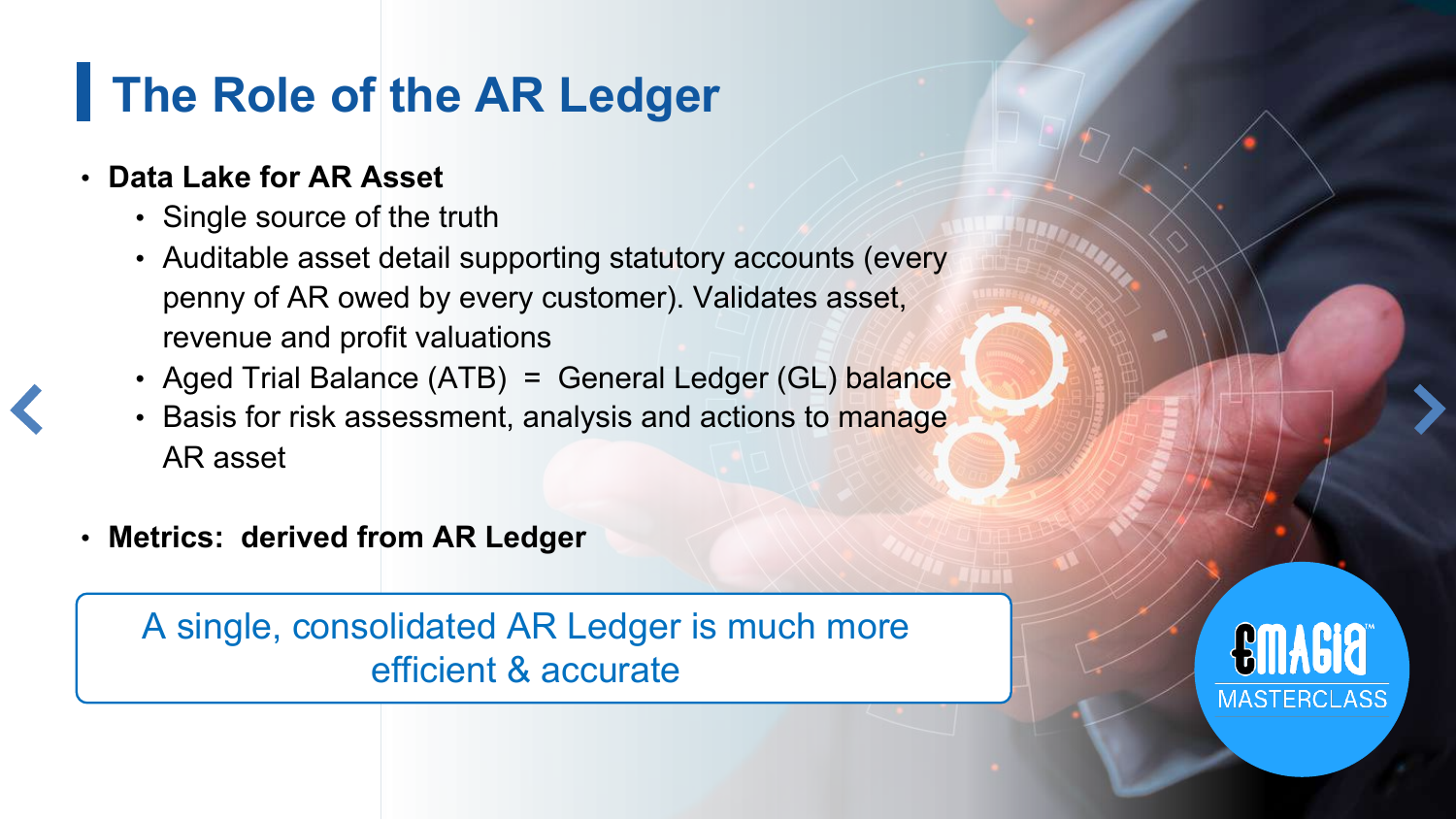#### **The Penalties of a Fragmented AR Ledger**

- **1. Inefficiency:** time wasted compiling data from several, disparate AR ledgers (Watch List)
- **2. Elevated Risk of Error**
- **3. Elevated Credit Risk** : Aged AR balances carried on multiple AR ledgers for same customer impedes full understanding of total credit exposure and risk
- **4. Cripples auto-cash and Deduction resolution**
- 5. Complicates data presentation on **Customer Care Portal**
- 6. Kmart story

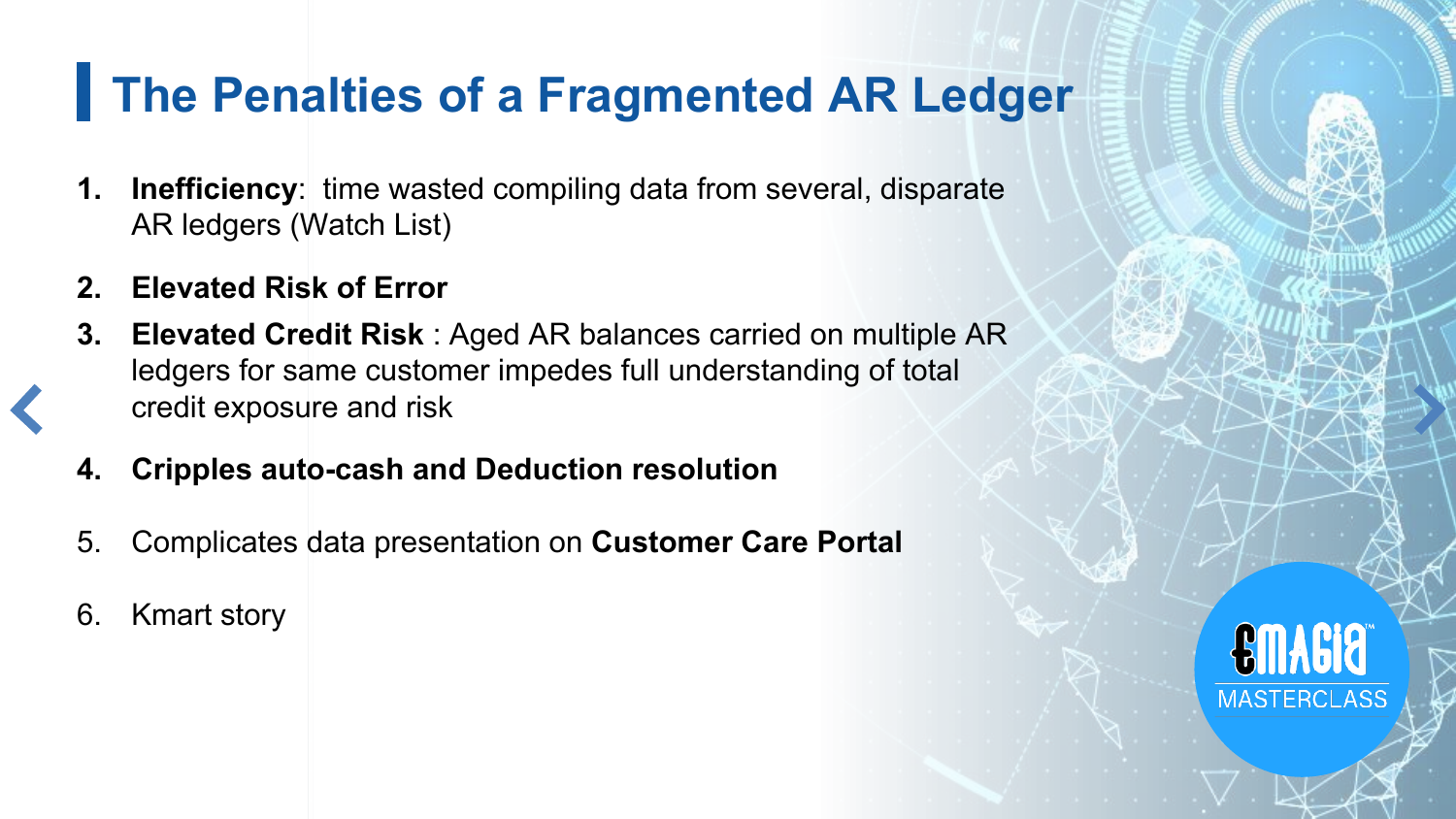### **Solutions & Benefits**

- Conceptually, the Solution is easy: a single, consolidated AR Ledger that includes every penny, transaction and customer that has AR; **"The Power of One".**
- Individual customer AR data contained on separate ERP's should be aggregated into one total to enable accurate assessment of total exposure and credit risk. Parent/child linkage required.
- Generation of consolidated AR ledger from multiple ERP's must be **automated** and available on demand. Robust query and Analytics capability a "must have."

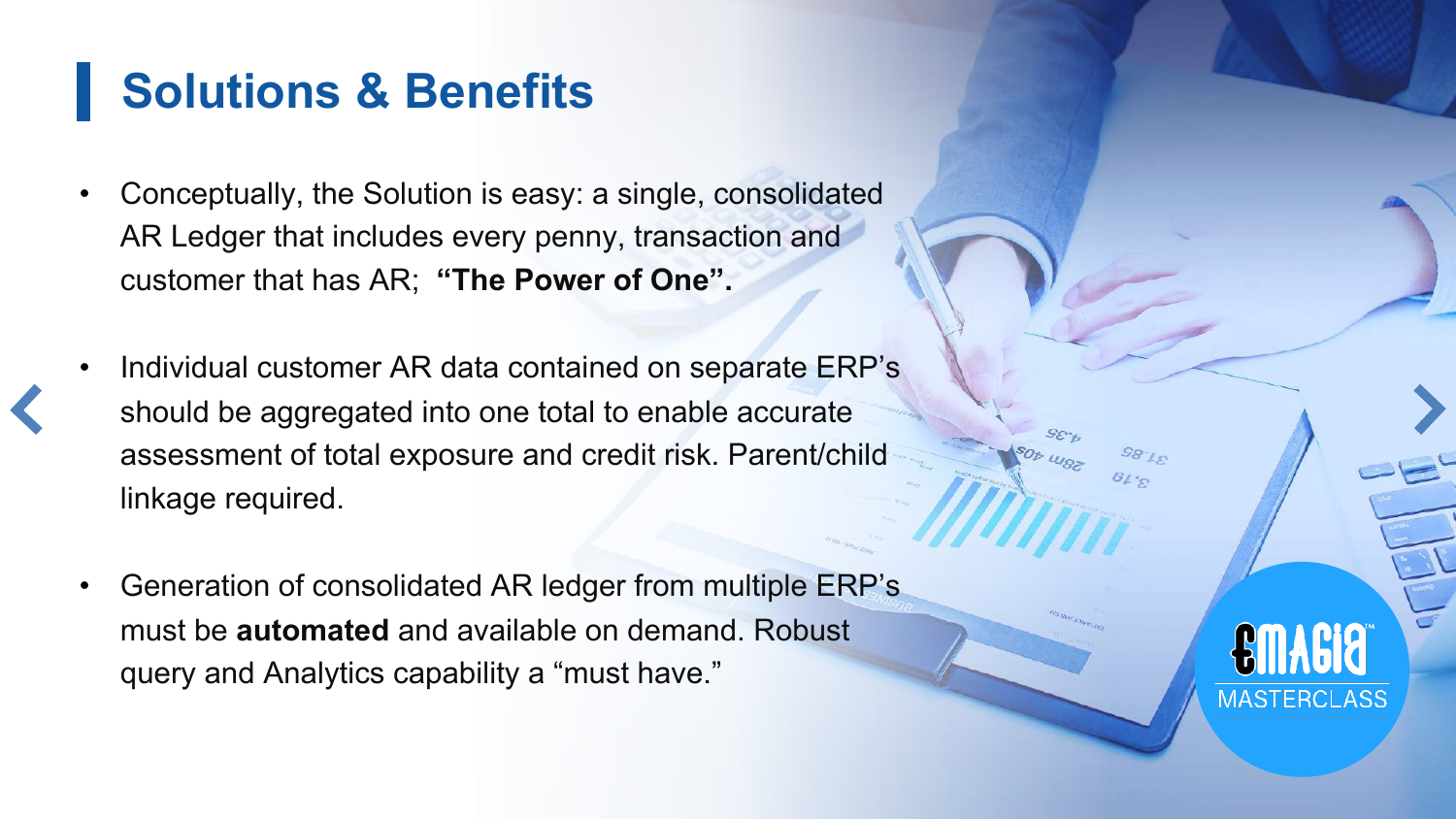### **Solutions & Benefits**

A Single AR Ledger improves the quality and efficiency of:

- AR portfolio analysis aging, aggregate Credit Risk
- Individual Customer aggregate Credit Risk analysis
- Collection portfolio allocation to Collectors
- Auto-cash
- Deduction processing, analysis & prevention
- Provision of complete information on Customer Care (EIPP) Portal and in Statements of Account sent to customers
- **Cash Forecasting**
- Global view of AR asset/currency exposure
- Ability to properly value Allowance for Doubtful Accounts and Reserves for Deductions, Disputes, Returns, Claims, etc. **enabling proper valuation of AR, Revenue and Profit**

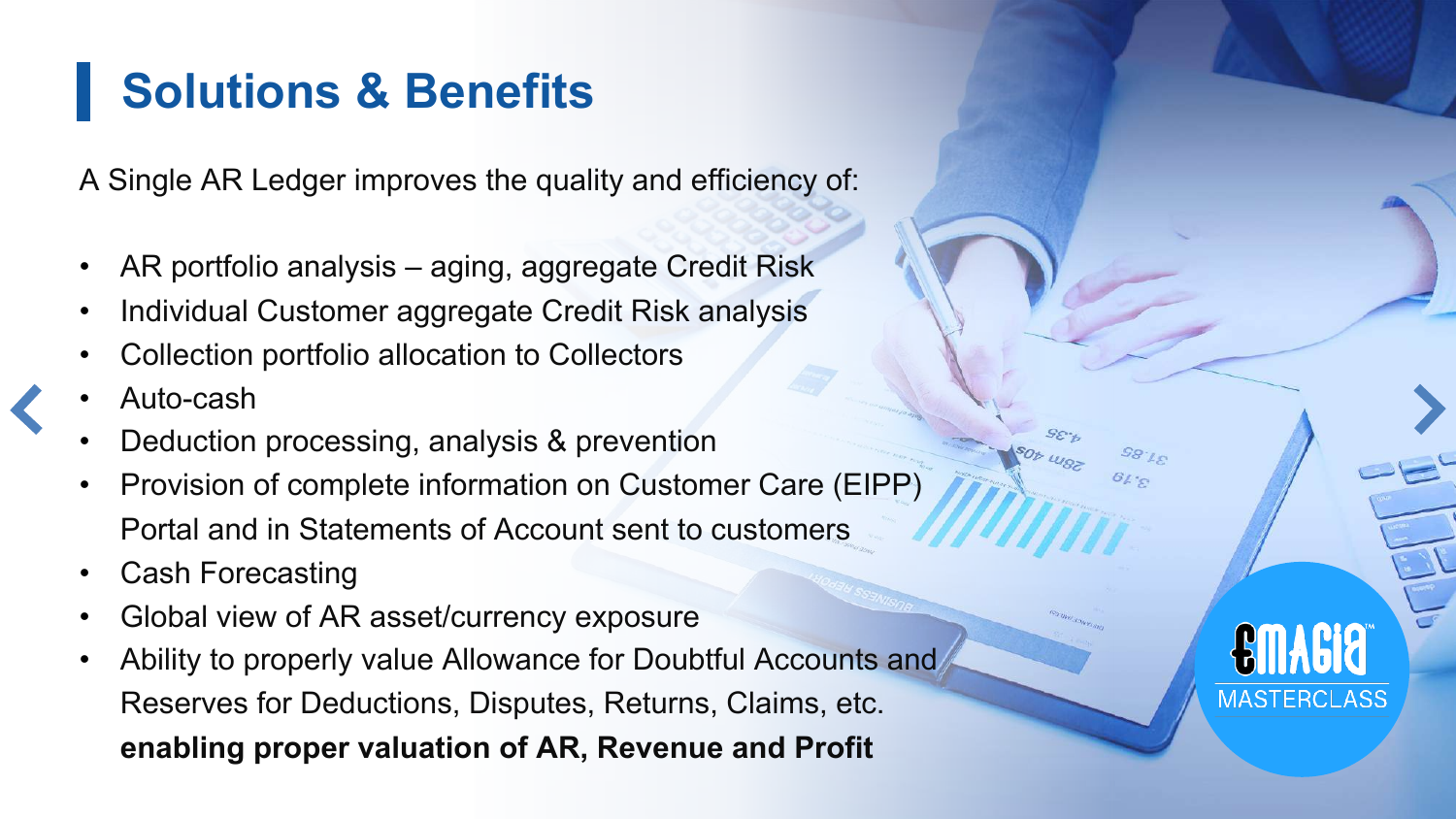### **Solutions & Benefits**

Technology to create a Single AR Ledger from source data contained in multiple ERP's must:

- Interface seamlessly with the ERP's containing the separate AR Ledgers. Enable update "on demand"
- Include all open transactions and customer information (credit limits, sales data, etc.) contained in subsidiary ledgers
	- Aggregate accurately by customer, tracking complex parent/child relationships

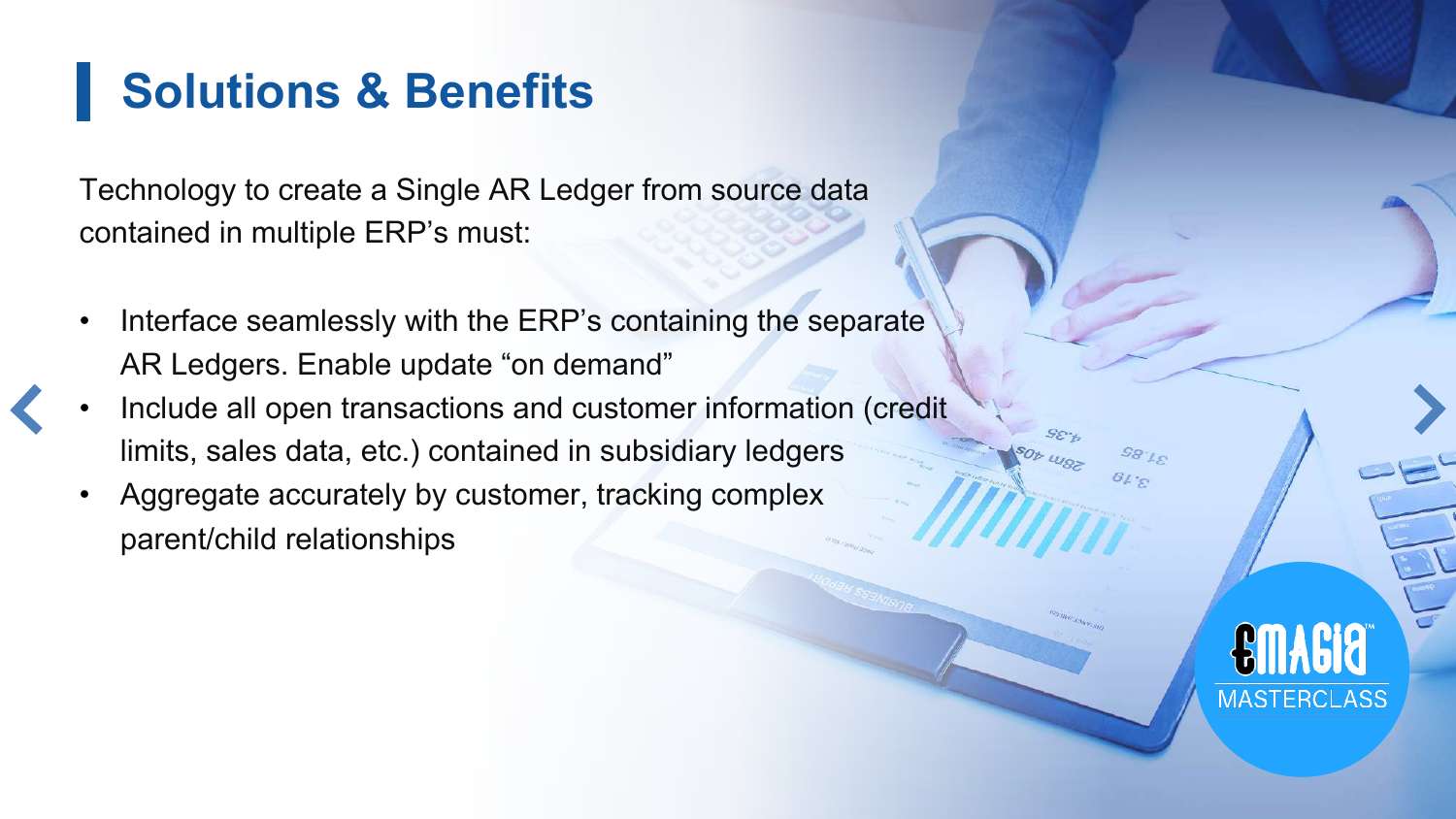# **Case Study – Consolidated AR Ledger**

#### **Situation Overview**

Our client, a global manufacturing company with three Global Shared Service Centers (SSC's) had widely dispersed operations and systems:

- a. 34 business units operating in 150 countries
- b. 120 disparate financial systems  $($   $\sim$  ERP)
- c. 14 languages, 30 banking relationships

#### **Customer Value**

- Deployed Emagia AR Solution multiple modules including **Receivables Automation which enabled Consolidated AR Ledger**
- Enabled creation of SSC's resulting in huge cost savings and service improvements in Order to Cash function
- Current AR is 85%
- Auto-cash hit rate is 92%
- Risk assessment of 100% of customers

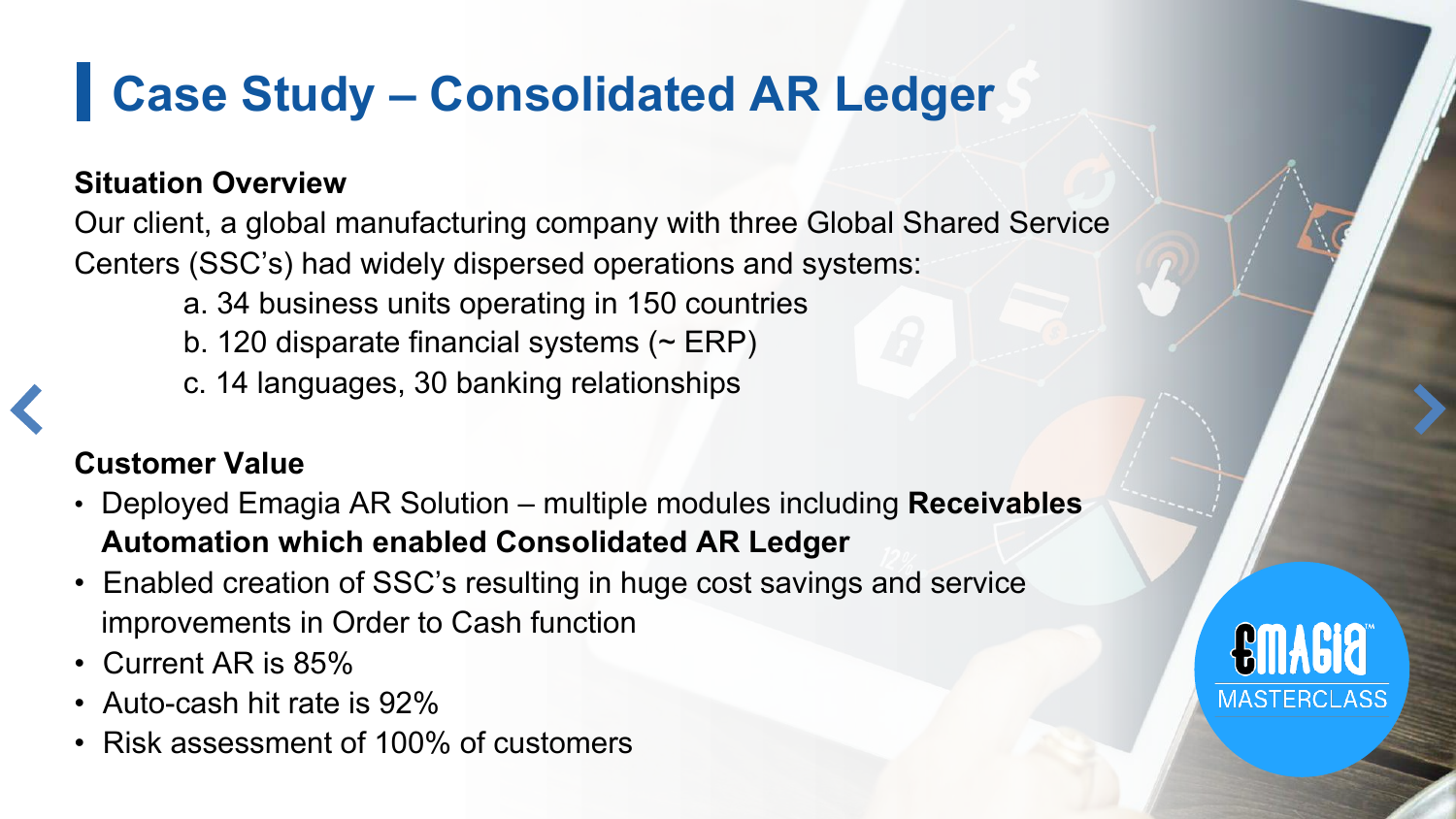# **Conclusion**

- A fragmented AR Ledger creates many obstacles to the efficient and effective managing of the AR Asset
- Achievement of world class AR management performance is virtually impossible without an automated, consolidated AR Ledger (especially cost performance of 0.04% of revenue)
- Delivery of uniform, excellent Customer Experience requires consistency of service delivery enabled by centralized organizations using a single AR Ledger
- **A consolidated AR Ledger is a foundation to excellent AR and Order-to-Cash process management. If you don't have it, make 2022 the year you implement it!**